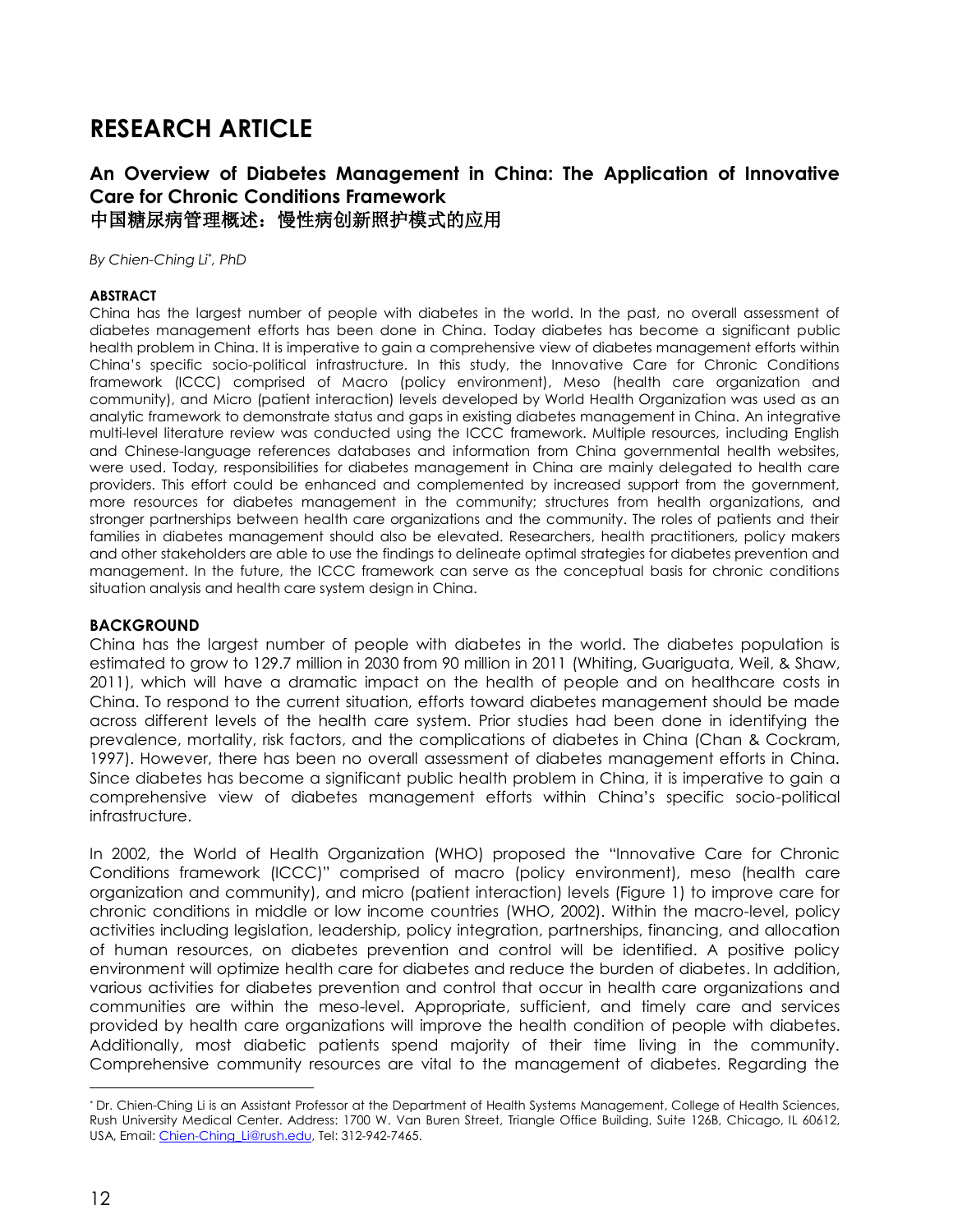micro-level, patient interventions include the activities between patients and families, healthcare teams, and community partners. Better outcome for diabetes will be obtained from good interaction with patients. Finally, better outcome for chronic conditions can be achieved when each level works effectively and interacts well with other levels. ICCC is now being used as a conceptual framework for health care system design and health care situation analysis around the world (Epping-Jordan, Pruitt, Bengoa, & Wagner, 2004). The International Diabetes Federation (IDF) indicates that ICCC can be used to improve health services for people with diabetes and to provide population-based interventions for the prevention of diabetes (IDF, 2009).

The purpose of this paper is to demonstrate the status and gaps in existing diabetes management in China by conducting a situation analysis using ICCC as an analytical framework. Researchers, health practitioners, policy makers and other stakeholders are able to use the findings to delineate optimal strategies for diabetes prevention and management.

## **METHODS**

#### **Data sources**

Two reference databases, PubMed (http://www.ncbi.nlm.nih.gov/pubmed) and ProQuest Health Management (http://www.proquest.com), were used to search English-language literature. Chinese-language literature from VIP Information (http://www.cqvip.com), one of the largest online databases in China, was identified as significant complementary resources to obtain a depth and breadth of vision. In addition, diabetes-related information on governmental health websites was searched through the Google search engine to explore the content of diabetes-related programs and activities found on web sites. Articles and web pages that relate to diabetes management in China and discussed at least one of the specific levels of the diabetes management in macrolevel, meso-level, and/or micro-level were selected. In total, 85 references, including 66 journal articles and 19 web pages, were determined to be the most relevant (Figure 2).

#### **Analytical framework**

Based on the collected information, any effort made within the macro, meso, and micro levels were identified according to the level of institutions that govern and develop programs and activities for diabetes management in China. Within the macro-level, diabetes efforts made by governmental health-sectors and governmental non-health sectors were identified. In terms of meso-level, efforts made by formal health care organizations, community organizations, health vendors, nonprofit organizations, and education institutions were included. Regarding the microlevel, grassroots efforts presented by patients and families and collective efforts between patient and family, community partners, and health care teams were identified. Finally, various sources of information were further classified into specific principles under each level of macro, meso, and micro of ICCC. Existing programs and activities of diabetes management are summarized according to ICCC principles within macro, meso, and micro level.

#### **RESULTS**

In the following, we described diabetes prevention and management efforts in China that are consistent with the specific ICCC principles under Macro (policy environment), Meso (health care organization and community), and Micro-level (patient and family).

#### **Macro Level: Policy Environment**

*Supporting Legislative Framework*

- Bans on Tobacco Uses
- Promotion of Physical Activities

Legislation and regulation can reduce the burden of chronic conditions and can protect the rights of people with chronic conditions (WHO, 2002). The lack of physical activities, smoking, and obesity has been identified as the primary risk factors of developing diabetes (Epping-Jordan et al., 2004)**.**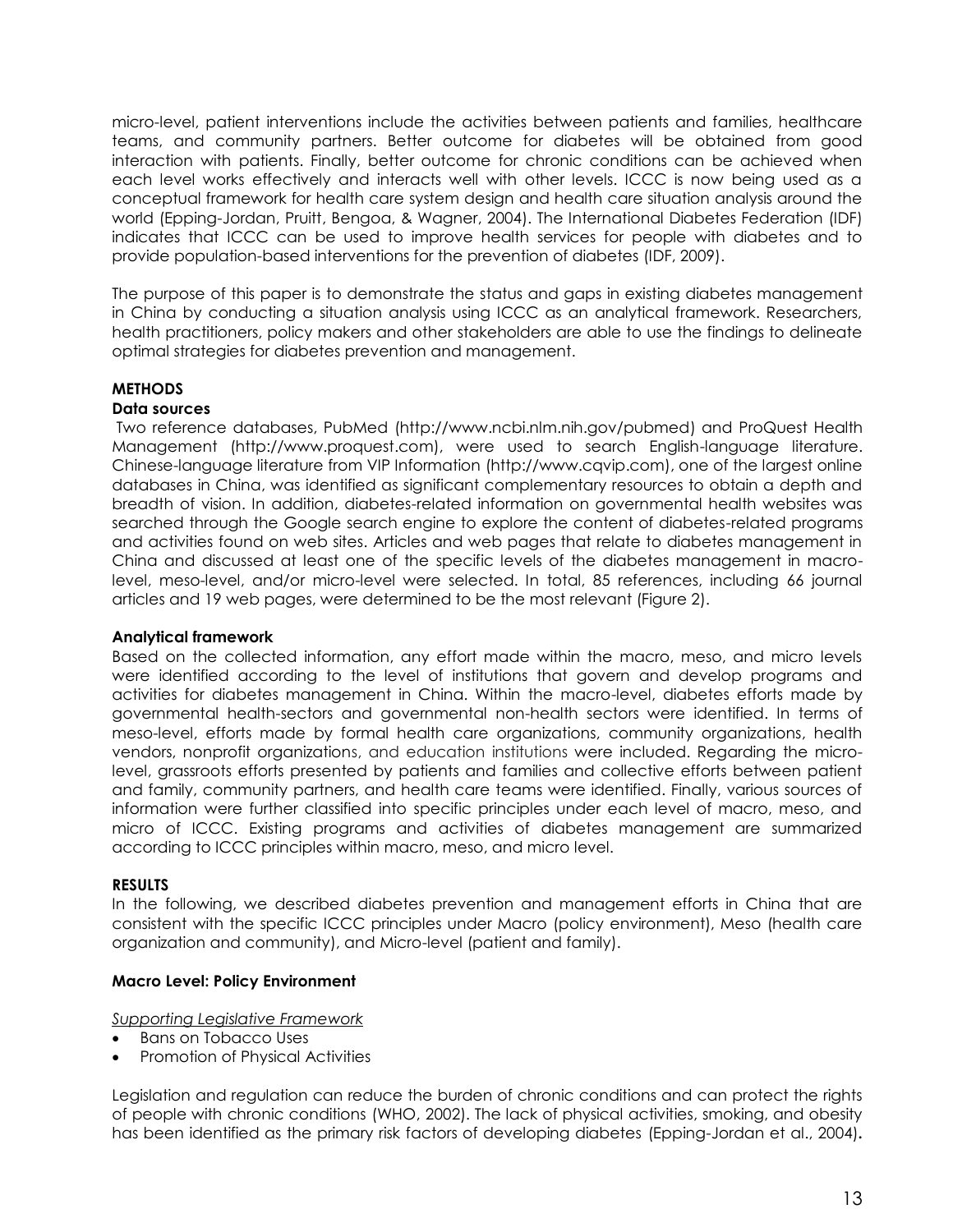China government issues bans on smoking in schools and public places and cigarettes selling to adolescent, and promotes physical activity among people. All the efforts are helpful to reduce people's risk of developing diabetes (Zhai et al., 2002).

#### *Developing and Allocating Human Resources*

- National Personnel Training of Integrative Diabetes Prevention and Control
- Workshop of Diabetes Prevention for Healthcare Professionals
- Integration of Community and Hospital Health Education

The care of chronic conditions can be enhanced by training health care professionals or workers through means such as upgrading medical or nursing school curricula and mandating continuing education for other healthcare professionals in the specific area of chronic conditions (WHO, 2002). In China, several types of training for healthcare professionals are provided by government sectors such as the Ministry of Health (MOH), the Chinese Center for Disease Control and Prevention (CDC), and the National Center for Chronic and Non-communicable Disease Control and Prevention (NCNCD). The training mainly focused on the enhancement of knowledge and skills of diabetes management (Chinese CDC, 2006; MOH, 2009) and the collaboration between multidisciplinary healthcare professionals in diabetes care (Chinese CDC, 2007).

## *Strengthening Partnerships*

- Dietary Guidelines for Chinese Residents (the Chinese Food Pagoda)
- National Plan of Action for Nutrition
- International Meeting on Nutrition and Agriculture
- Self-Management Program in Chronic Disease in Beijing
- Incentive Project of Dissemination of Diabetes Knowledge
- Integration of Community and Hospital Health Education
- Health Education Intervention on Patients with Diabetes

Within the policy environment, strong partnerships among government sectors (e.g., education, agriculture, etc.) have the potential to influence health and chronic conditions. It is also imperative to work with non-government health sectors (e.g., health care providers, non-profit organizations etc.) and community entities, including residential committee, schools, etc (WHO, 2002). In preventing diabetes, nutrition management plays an important role. Three notable actions of nutrition management have been taken in China. First of all, the Institute of Nutrition and Food Hygiene at the Chinese Academy of Preventive Medicine (INFH-CAPM) developed the "Dietary Guidelines for Chinese Residents and Chinese Pagoda" with the Chinese Nutrition Society to delineate a good diet (Chinese Nutrition Society, 1999; Zhai et al., 2002). The second was the "National Plan of Action for Nutrition" implemented by the collective efforts of governmental sectors, including the INFH-CAPM, the MOH, the Ministry of Agriculture (MOA), and the State Council (Ge & McNutt, 2000; Zhai et al., 2002). The major goal of the plan is to improve the nutritional status of people and to prevent diet-related non-communicable diseases (DR-NCDs). Third, the international meeting on nutrition and agriculture was launched by INFH-CAPM, the MOH and the MOA to identify new nutrition related issues and to prevent and control DR-NCDs (Zhai et al., 2002). Additionally, some programs and activities on diabetes management were carried out. For example, a series of self-management programs was initiated under the collaboration between the CDC and the Community Health Services Center (CHSC) in Beijing to provide patients a strategy of chronic disease prevention and control (NCNCD, 2007b). Information on diabetes prevention and control was disseminated to patients and the general public through the partnerships among government sectors and pharmaceutical companies (J. Huang, 2008; L. Zhu et al., 2004). The MOH also collaborated with the World Diabetes Foundation (WDF) to train physicians and nurses in community hospitals in order to let low-income diabetic patients get economic and efficient treatments (MOH, 2009).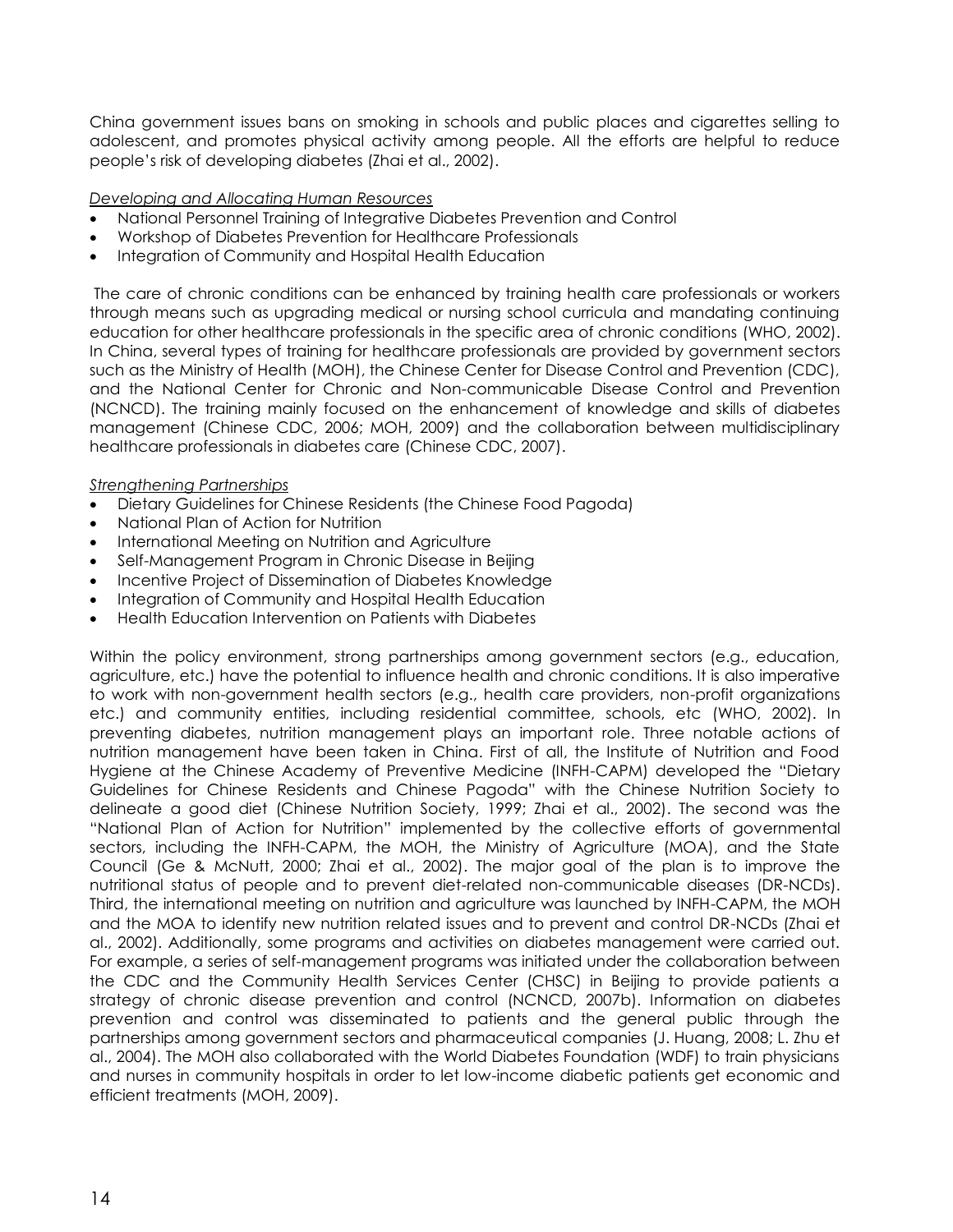*Providing Leadership and Advocacy*

- National Plan of Prevention and Control of Diet-Related Non-Communicable Diseases
- National Project for Diabetes Management
- United Nations World Diabetes Day-China Action in Beijing
- Country-Wide Diabetes Media Intervention
- Dissemination of Diabetes Prevention and Control Knowledge
- Shanghai Resident Medical and Health File System
- Health Education Intervention on Diabetes
- National Plan of Action for Nutrition
- International Meeting on Nutrition and Agriculture

Decision-makers not only can influence senior political leaders to advance care for chronic conditions, but also can increase awareness among policy-makers, health care leaders, health care workers, community, patients, and families (WHO, 2002). In the past 10 years, DR-NCDs, including diabetes, have increased rapidly in China. Several national programs and activities have been implemented to advocate the prevention and control of DR-NCDs. In 1996, the "National Plan of Prevention and Control of DR-NCDs" as a large scale of national program was issued by the MOH. Activities including policy reform, environment development, disease surveillance, and integrated intervention, were carried out across 17 provinces in China (Zhai et al., 2002). Moreover, some diabetes-specific interventions and programs have been conducted. In 2003, a 5-year "National Project for Diabetes Management" was initiated by NCNCD to explore and build the diabetes management model by integrating community and hospital (NCNCD, 2003a, 2003b). Starting in 2007, the MOH has undertaken the promotion of "United Nations World Diabetes Day" to enhance the public awareness of diabetes and to promote people's health behaviors (NCNCD, 2007a, 2008). The MOH is also in charge of the work of diabetes knowledge and information dissemination to the public via mass media in China (J. Huang, 2008; MOH, 2008; Pan, 2005). To educate diabetic patients, a large diabetes health education plan carried out by the Chinese CDC and was delivered to patients via hospitals from 20 cities (L. Zhu et al., 2004). In order to identify people at high risk for diabetes and to facilitate the follow-up services for existing diabetic patients, Shanghai CDC developed the "Resident Medical and Health File System" to collect people's health information, family history, and health related risk factors (R. Li, Li, & Wang, 2002).

#### *Integrating Policies*

- Diagnosis and Treatment Guideline for Non-Communicable Disease
- Chinese Diabetes Prevention and Control Guideline
- National Plan of Prevention and Control of Diet-Related Non-Communicable Diseases
- National Project for Diabetes Management

Policies are most effective when they emphasize population-based management and encompass prevention, promotion, and control strategies (WHO, 2002). The Chinese CDC introduced the "Guideline for Diagnosis and Treatment of Non-Communicable Disease" to healthcare professionals working in different institutions concerned with disease control and prevention. This guideline clearly delineates the steps and strategies for prevention and treatment of diabetes, including health education, dietary and progress monitoring, mental consultation, etc (NCNCD, 2002). In addition, the Chinese CDC also compiled the "Guideline for Chinese Diabetes Prevention" based on medical evidence to provide the strategies of primary, secondary and tertiary prevention of diabetes to healthcare professionals (Chinese CDC, 2003).

#### *Promoting Consistent Financing*

- Increasing Health Insurance Coverage in Urban and Rural Areas
- Governmental Grant for Diabetes Research

Financing decisions based on principles of equity and effectiveness can ensure adequate access to health care and coverage for all segments of the population (WHO, 2002). China's government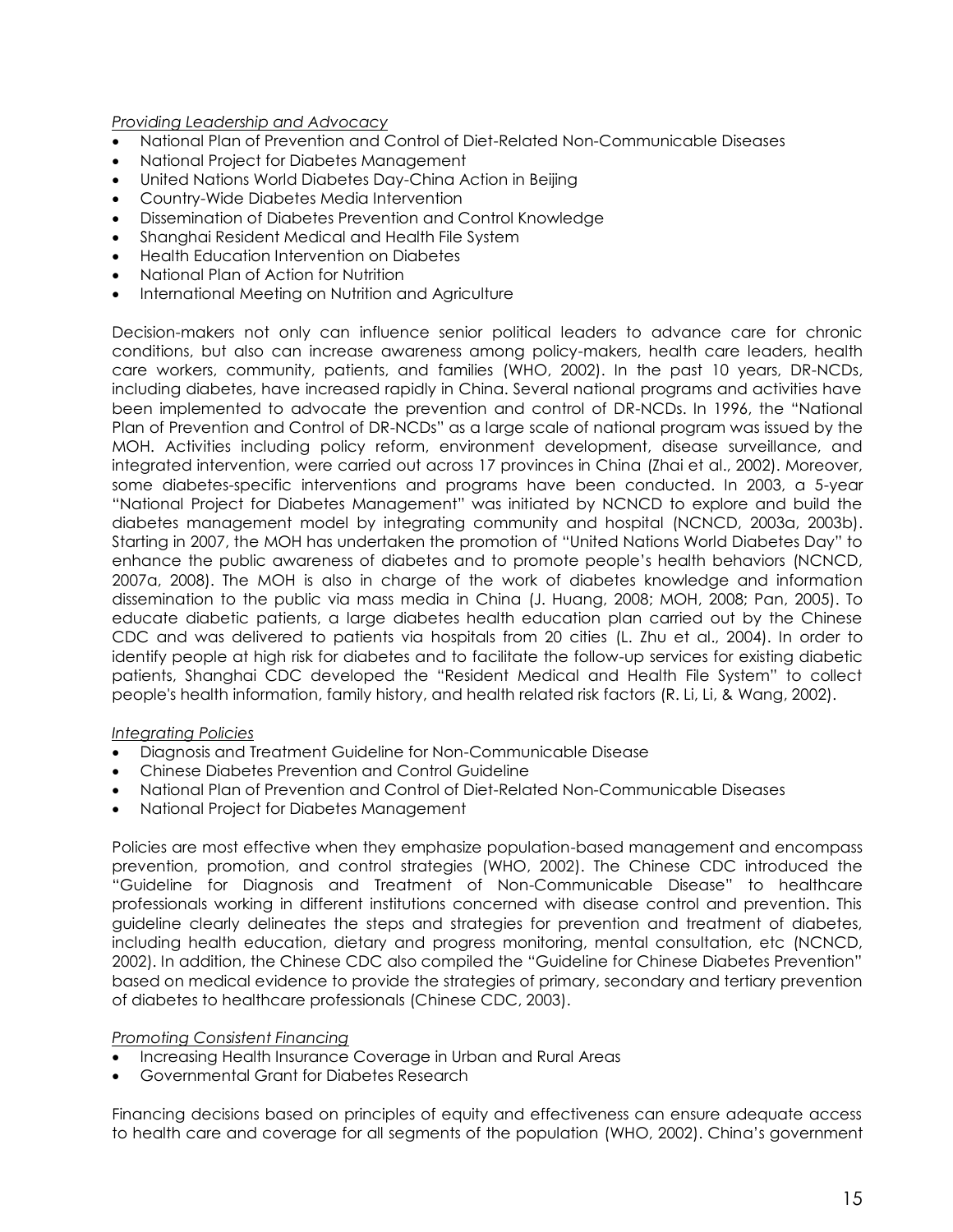implemented a series of health insurance initiatives such as "Basic Medical Insurance" and "New Cooperative Medical Scheme" to facilitate affordable health care services in urban and rural areas (Eggleston, Ling, Qingyue, Lindelow, & Wagstaff, 2008; Fan, 2007). In order to support and encourage healthcare professionals and researchers devoting themselves to diabetes-related research, many national grant opportunities for diabetes-related research are offered by the National Natural Science Foundation of China (China NSF, 2008).

#### **Meso Level: Health care Organization**

*Promoting Continuity and Coordination*

- Integration of Community and Hospital Diabetes Management
- Network of Chronic Conditions Control Focusing on Diabetes and Hypertension
- Comprehensive Community Management of Diabetes
- Diabetes Group Management

Patients with chronic conditions need coordinated services across primary, secondary, and tertiary care. Continuity of care is also important for patients with chronic illnesses (WHO, 2002). In China, hospitals and CHSC have made efforts to coordinate health care services. Integrated diabetes interventions, including health education, diet and exercise treatment, medication consultation, and blood glucose monitoring were implemented in hospitals and CHSC and demonstrated positive effects in diabetes management (Cui, 2007; J. He, Zhu, & Pu, 2005; G. Li et al., 2008; B. Lin, Bin, & Tao, 2006; Zhang, Du, Qiang, Wu, & Ding, 2005; X. Zhao, Wu, Wu, Li, & Zhang, 2007; L. Zhou, 2007). The "Network of Chronic Conditions Control" was collaboratively established by 222 CHSC in Guangxi to provide health care services for patients with diabetes and hypertension ("Health Message," 2006). Additionally, the integration of community-based and hospital-based diabetes management can facilitate the coordination of health care services. In Guangdong, hospitals and CHSC worked together on the establishment of the diabetes information system and referral system, the training of healthcare professionals, the standardization of outpatient and inpatient services, etc. Patients' control of blood glucose and the ability of self-management were improved (Z. Chen, Zhao, Yin, & Lin, 2007; M. Li, Xu, & Sun, 2009). Regarding the continuity of health care, diabetes group management is emerging. A health care team consisting of various healthcare professionals such as physicians, nurses, and dieticians provides comprehensive diabetes management for patients with diabetes (Fang & Fang, 2006; J. Huang, Sunyan, Liu, Zhao, & Fu, 2007; Yu et al., 2009). Numerous studies have showed that diabetes group management was beneficial for improving patients' diabetes knowledge (J. Huang et al., 2007; J. Zhou, Gao, Fong, Song, & Chen, 2004), weight (Ai & Yang, 2008; Tang & Qiu, 2004), self-management ability (C. Huang et al., 2005; Yu et al., 2009), and for controlling of blood glucose (Ai & Yang, 2008; Fang & Fang, 2006; J. Gu, 2001; C. Huang et al., 2005; Tang & Qiu, 2004; C. Yang, 2008; Yu et al., 2009; C. Zhao, 2009; H. Zhou et al., 2004).

#### *Using Information System*

- Health File System
- Diabetes and Complication Management System
- Outpatient Hotline for Appointment
- Electronic Database for the Diabetes Clinic

Timely information about patients with chronic conditions is a critical component of effective care. Information systems that gather and organize data about epidemiology, treatment, and health outcomes and the system that lists patients with chronic conditions (e.g., patient registry) can serve a reminder function for prevention and follow-up services (WHO, 2002). In China, the adoption of hospital information systems is still in the early stage. Some local hospitals developed the "Health File System," which records diabetic patients' health information, to facilitate the clinical diagnosis and follow-up services (Hong, Zhong, & Wang, 2004; Miu, Zheng, & Tao, 2008; Y. Wang, 2008). Using the system, physicians are able to monitor patients' health condition and treatment progress, and to delay and reduce the risk of developing complications. Patients' blood glucose and diabetes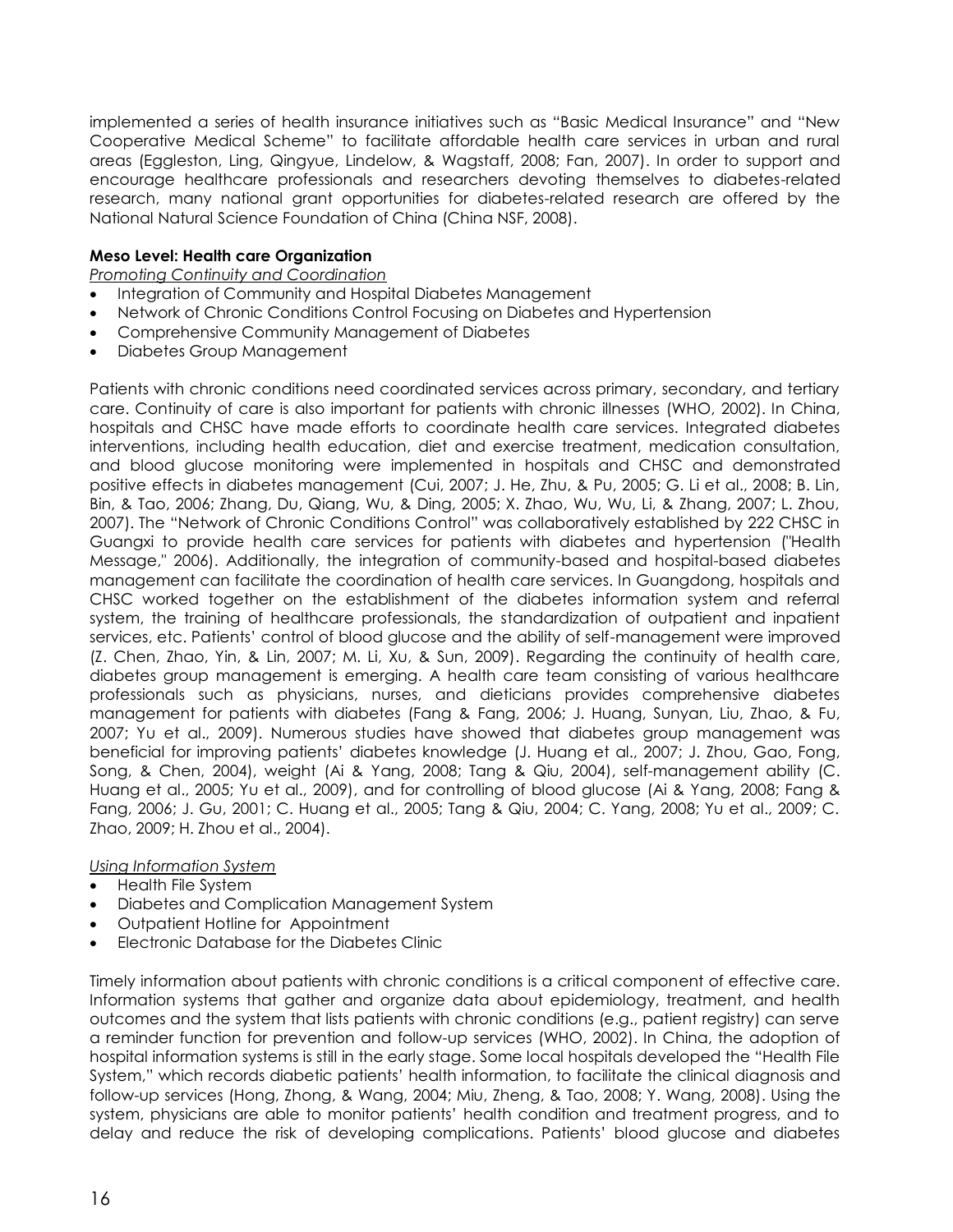knowledge were improved after adopting a health file system (Miu et al., 2008; Y. Wang, 2008). In 2005, the "Diabetes and Complication Management System" was collaboratively developed by 60 hospitals from 28 cities to build a database linking medical and health files to monitor patients' blood glucose, blood pressure, weight, medication, diet, etc (Chinese CDC, 2005).

*Supporting Diabetes Self-Management and Prevention*

- Integrated Diabetes Education by Hospitals and Community Health Services Centers
- Diabetes Clubs by Hospitals and Community Health Services Centers
- Diabetes Self-Management Programs
- Center for Diabetes Prevention in Hospitals

Effective self-management can minimize the complications, symptoms, and disability associated with chronic conditions. Therefore, patients and their caregivers need to be informed about the strategies of self-management and need to be motivated to implement self-management on a daily basis (WHO, 2002). Education is an important part of self management. In China, diabetes education is primarily implemented by hospitals and CHSC. The content covers self-management education, the knowledge of diabetes prevention and control, the development of a healthy lifestyle, the use of medication, regular monitoring of blood glucose, etc. The effectiveness of diabetes education has been recognized in improving blood glucose control (An & Deng, 2008; Y. Chen, 2007; Chu, 2004; Deng, 2008; S. He, 2004; A. Wang et al., 2005; Y. Wang & Zhang, 2006; Wei et al., 2008; Wu et al., 2006; L. Zhu et al., 2005), health behaviors (A. Wang et al., 2005; Y. Wang & Zhang, 2006; Wu et al., 2006), diabetes knowledge (An & Deng, 2008; Dong, Sun, Ying, & Lou, 2008; S. He, 2004; A. Wang et al., 2005; Y. Wang & Zhang, 2006; Wu et al., 2006), and adherence to physician's advice (Y. Chen, 2007; Dong et al., 2008; S. He, Huang, Li, & Li, 2009; A. Wang et al., 2005; Wu et al., 2006; Yuan, Shen, & Meng, 2004). In addition, there is some initial recognition of the value of diabetes support groups such as diabetic patient clubs formed by hospitals and CHSC. In diabetes clubs, patients and their families are provided with services such as diabetes education, self-management training, dietary treatment, exercise treatment, and medication treatment from the multidisciplinary health care team. Recent studies have shown performance of diabetes clubs in glucose control (Gao, Yang, Hu, & Gao, 2005; S. He et al., 2009; J. Lin, Li, Wang, Zhu, & Lin, 2008; Luo & Yu, 2006; Yan, Li, & Wang, 2008; Y. Zhao, Li, Yan, & Wang, 2008), diabetes knowledge (J. Lin et al., 2008; L. Yang, He, & Lin, 2009), dietary control and exercise enhancement (Yan et al., 2008; Y. Zhao et al., 2008), and other health indicators (S. He et al., 2009; L. Yang et al., 2009).

*Organizing and Equipping Health Care Teams*

- Evaluation Diabetes Knowledge of Healthcare Professionals
- Examining the Role of Local Hospitals in Diabetes Prevention and Control

Health care teams need necessary supplies, medical equipment, laboratory access, and essential medications to manage chronic conditions (WHO, 2002). They also need guidelines for care and diagnostic and treatment algorithms to make optimal decisions. Regarding the diabetes knowledge of healthcare professionals, one recent study indicated that more than half of the nurses in China did not have adequate diabetes knowledge and skills before they received training provided by physicians (Xi & Hu, 2005). This is alarming, since there is evidence to suggest that the physicians' level of diabetes prevention and treatment knowledge in community hospitals is also low (X. Chen, Su, Liu, Guo, & Tao, 2006; Y. Gu, Zhao, Wang, Wang, & Cheng, 2008). Regarding the existing equipment in hospitals, challenges exist. Some local hospitals lack diabetes medical equipment (e.g., poor testing equipment in laboratory). As a result, patients cannot obtain required examinations, which affect the development of patients' diabetes care in China (T. Wang, 2005).

## **Meso Level: Community**

*Raising Awareness, Reducing Stigma, and Encouraging Better Outcomes through Leadership and Support*

Diabetes Prevention and Control Efforts in Boulevard Block Office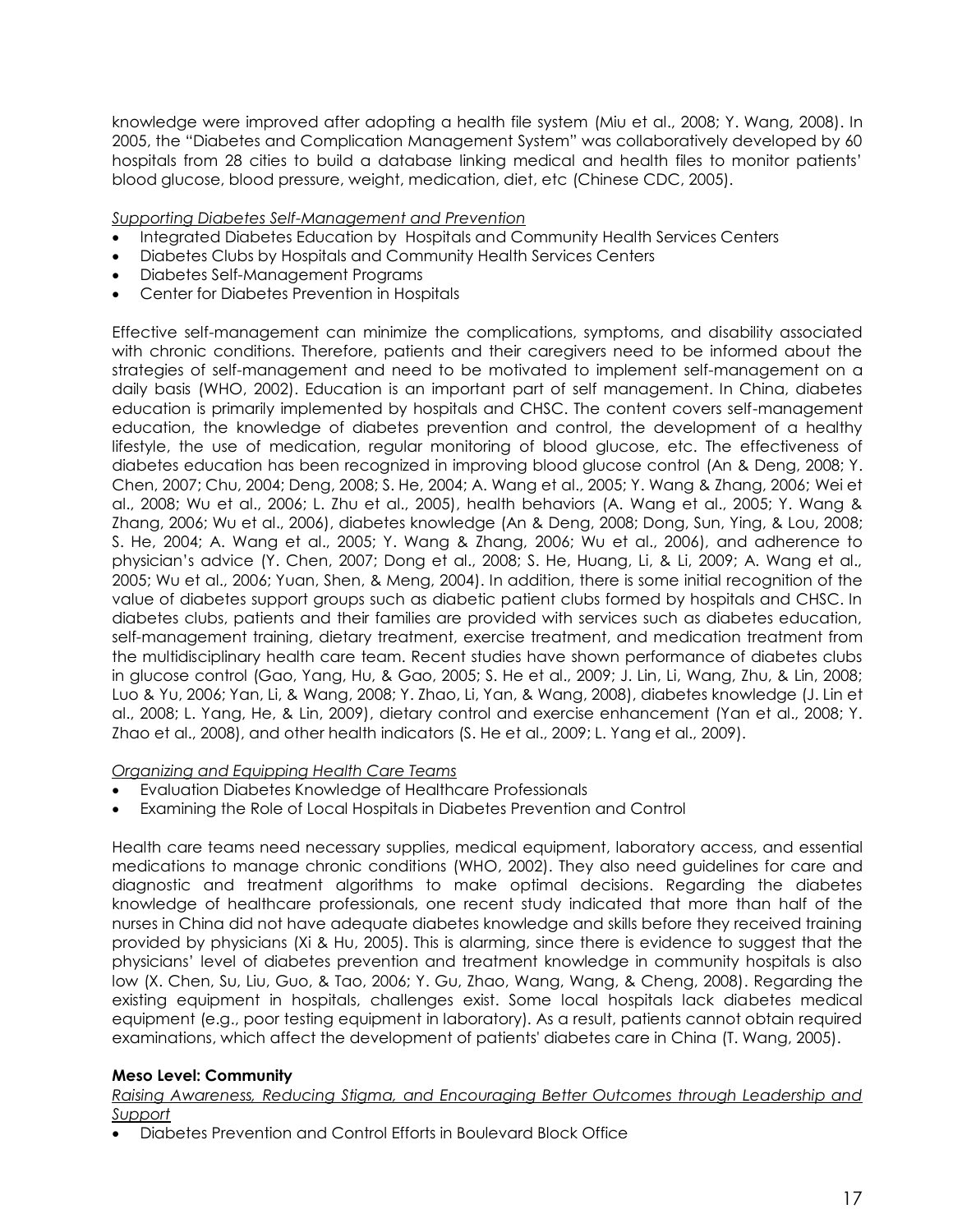- Diabetes Clubs
- Shanghai Chronic Disease Self-Management Program

Communities play a crucial role in improving the quality of life of patients with chronic diseases. The leaders of community organizations (e.g., international organizations, community development groups) can raise awareness about chronic conditions, reduce stigma associated with chronic conditions, and advocate better health care for chronic problems (WHO, 2002). In China, Boulevard Block Office (BBO) is the formal organization and area community unit. One of its responsibilities is to develop, organize, and coordinate health related tasks in the community. In the community, some education activities such as seminars and lectures of diabetes prevention and control were provided by BBO (Dongliu BBO, 2006; Shiyuan BBO, 2008; Xiluoyuan BBO, 2007). In addition, some higher education institutions have also made some efforts. The College of Nursing at Hangzhou Normal University organized a diabetes club to provide knowledge and information of diabetes care to patients and their families, and patients' medication compliance and health behaviors were enhanced after receiving health education from the diabetes club (B. Zhu, 2006). Additionally, the School of Public Health at Fudan University introduced the "Chronic Disease Self-Management Program (CDSMP)." Patients with diabetes were also involved. CDSMP provided patients courses regarding the concepts and tools of self-management. The program has shown evidence in promoting patients' disease knowledge, self-management skills, positive health behavior, self-confidence, health status, and quality of life (Dongbo, Ding, McGowan, & Fu, 2006; Fu et al., 2003).

*Providing Complementary Services*

- China Diabetes Education Program
- Beijing Diabetes Care and Education to Community Program
- Improving Diabetes Education and Care in China Program
- Bayer Diabetes Houses

Local and international non-government organizations can provide complementary services to reduce the redundancies in services between health care organizations and community organizations (WHO, 2002). Regarding personnel training for diabetes management in China, some great efforts are made by Project HOPE, an international non-profit organization dedicated to achieving sustainable advances in health care around the world. Project HOPE partnered with the MOH to establish the Beijing HOPE Project office and initiated several multi-collaborative diabetes related programs, including "China Diabetes Education Program," "Beijing Diabetes Care and Education to Community Program," and "Improving Diabetes Education and Care in China Program", to train diabetes educators and community physicians to be skillful in diabetes prevention and control, and to improve the overall quality of diabetes care (Hope Project, 1997, 2007, 2008). Furthermore, health care vendors have intervened in terms of both providing advanced training for diabetes and providing equipment. Bayer HealthCare launched the diabetes prevention plan called "Bayer Diabetes Houses" in Beijing, Shanghai and Guangzhou. They partnered with local community hospitals to provide patients with comprehensive diabetes care and disease management information as well as glucose monitoring equipment. Additionally, diabetes related training was also provided to community physicians (Shui, 2006).

## **Micro Level: Patient and Family**

*Interaction between Patient, Health Care Organization, and Community*

- Diabetes Friends and Chinese Diabetes Club
- Hospital-Community-Family based Behavioral Intervention

Better outcomes for chronic conditions are achieved only when patients and their families, community supporters, and health care teams are informed, motivated, prepared, and are working together (WHO, 2002). To achieve better chronic outcome, the role of patient and family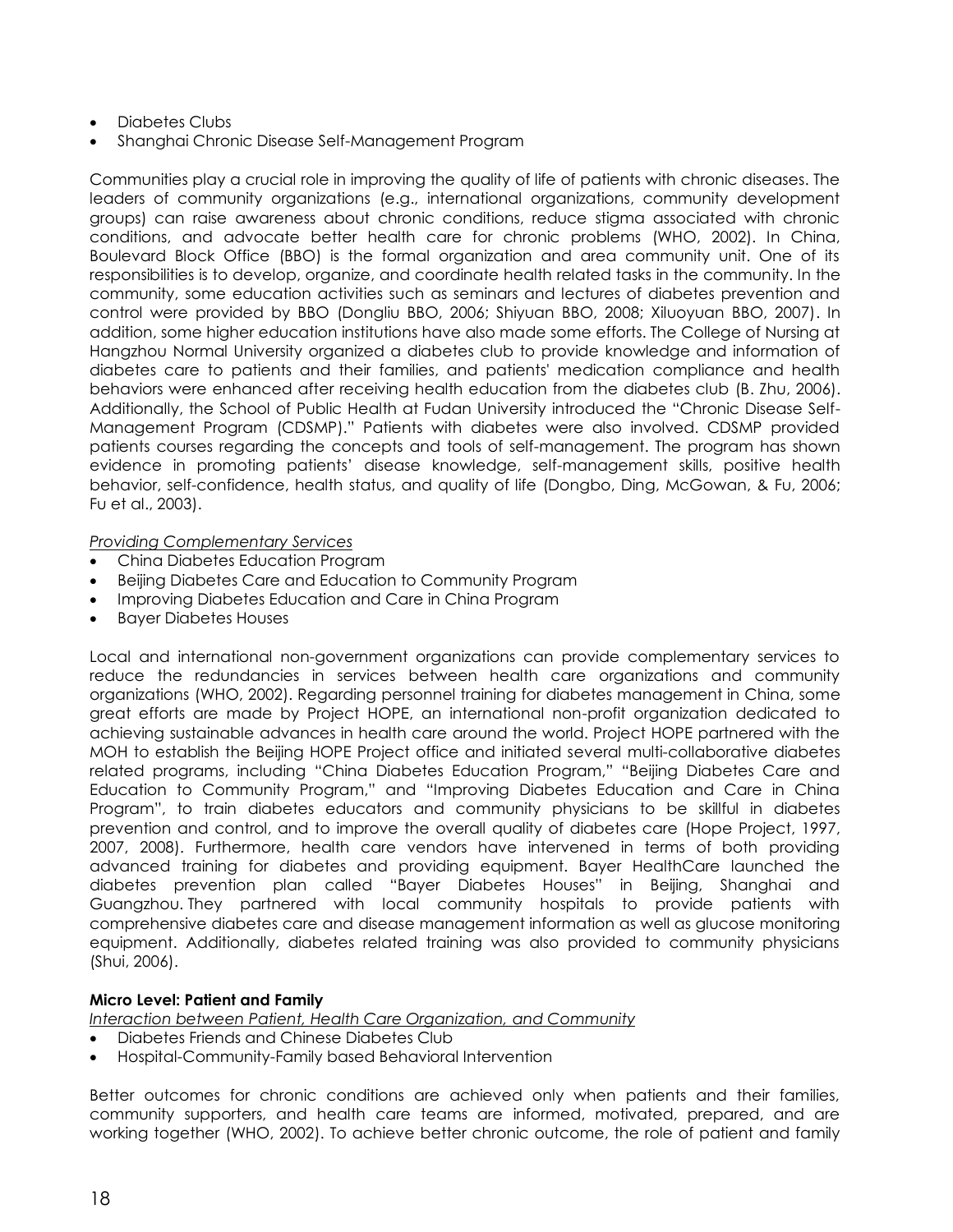should be elevated. Today some grass roots efforts are presenting by patients and their families. With the rapid development and widespread use of the internet in China, some self-help groups such as "Diabetes Friends" and "Chinese Diabetes Club" that have been formed by patients and their families use online blogs and discussion boards to communicate with each other and with physicians (Association of Diabetic Patients, 2008; Diabetes Friends, 2008). This would enable patients and their family members to share experience with others who have diabetes and receive timely professional answers to their questions.

As for the triad at the center of the ICCC framework, it is important to facilitate collaboration among the patient and family, community partners, and health care team. In order to enhance the interaction between patients and health care team, physicians cooperated with diabetic patients to identify appropriate lifestyle, develop the ability of self-management, and to provide correct diabetes knowledge in Jiaozuo People's Hospital of Henan. After the implementation of collaborative diabetes management, over half of patients knew how to apply diabetes knowledge and self-management skills to maintain their health after discharge from the hospital (P. Zhao, Wang, Wang, & Cuei, 2006). In Hubei, Wuchang Hospital implemented the hospital-communityfamily-based diabetes intervention to improve patients' quality of life. In the intervention, nurses provided patients with health education and the monitoring of physical indicators. The family intervention group consisted of community nurses and one of the family members was established to enhance the family support system, facilitate self-management, and to improve health lifestyles. After the intervention, patients' lifestyle and physical indicators such as blood glucose, blood pressure, and HbA1c were significantly improved (You, Zhu, Zeng, & Pan, 2009).

## **DISCUSSION**

Based on the situation analysis of diabetes management in China, it is evident that some efforts have been made to manage diabetes. However, several challenges or problems are illustrated through the lens of the ICCC framework.

At the macro level, several policy elements within China's current infrastructure of diabetes care are weak and need to be enhanced. First, national and integrated diabetes programs are limited. Most diabetes prevention and management activities were sponsored by commercial pharmaceutical companies. Collaborative efforts between governmental sectors, health care providers, and community organizations on diabetes prevention and control are limited. To optimize care for diabetes, the government should provide leadership in establishing a system of integrated diabetes management through the alignment of governmental organizations, health care organizations, and community organizations (Song, Jin, Wang, Wang, & Wang, 2005; X. Wang, Song, & Jin, 2005). Second, diabetes is a complicated chronic disease and health providers need to provide continuous and coordinated care services for patients to maintain or improve their health. Although the urban and rural health insurance has been implemented in China, the integrated financing structure for diabetes care has not been established in the health delivery system. Pay-for-performance (P4P), which aligns providers' incentives with quality improvement agenda, is a good option to be implemented within current health insurance programs in China (Rosenthal, Fernandopulle, Song, & Landon, 2004) and P4P has shown improvements in HbA1c vales among diabetic patients (Coleman, Reiter, & Fulwiler, 2007). Third, the fundamental element of diabetes prevention and management is the training of healthcare professionals. In China, the lack of diabetes continuous education for healthcare professionals is an important issue. It is imperative for Education authorities to upgrade the model curricula and adopt active teaching techniques in medical and nursing schools. For example, the adoption of the case study method for nursing students may better enable students to understand the difficulty in taking care of clients with chronic illnesses (Sandstrom, 2006). Additionally, the development of additional continuing education programs for healthcare professionals in health care organizations is another important task that needs to be initiated. The diabetes education programs and workshops can be established inside or outside the organization to provide current diabetes management skills to healthcare professionals (Valdez et al., 2007).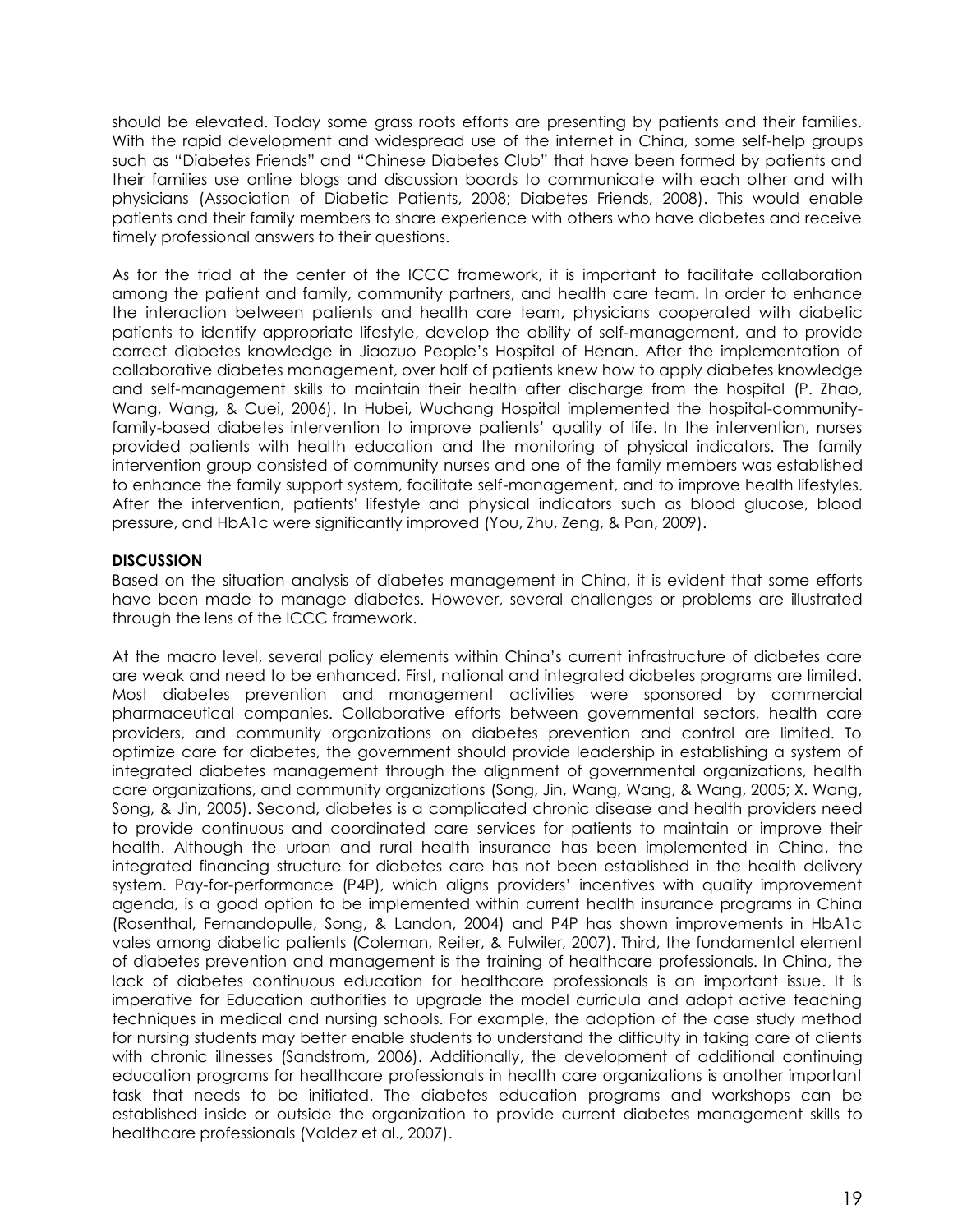Within the meso-level of healthcare, the most common problem is the failure to organize care for chronic conditions. First, the lack of incentives, organizational goals, and improvement strategies for diabetes care in health care organizations is a significant problem in China. This will impede the provision of organized and coordinated diabetes care services. Also, physicians and other healthcare professionals should play the role of leaders in improving the care of chronic conditions by establishing and adopting evidence-based guideline. In China, physicians provide diabetes care by using general guidelines rather than evidence-based guidelines. Without available evidence-based guideline, it will be difficult for healthcare professionals to make effective treatments and interventions in diabetes care. The American Diabetes Association and the American Association of Clinical Endocrinologists has outlined an evidence-based guide for managing patients with diabetes while maintaining the clinical practice guidelines (Fisher & Kapustin, 2007). This could serve as a good foundational reference for healthcare professionals to adopt and develop appropriate diabetes guidelines according to China's health care context. Regarding improvement strategies, continuous quality monitoring and quality improvement projects via rewards (i.e., P4P) should be implemented to improve the quality of diabetes care. Second, health care teams are not well organized and equipped in China. Most education training programs for healthcare professionals are led by governmental sectors. Only a few education efforts have been implemented or led by health care organizations. The Ministry of Education and health care organizations should work together to design effective training curriculum and to develop continuing education programs for healthcare professionals in order to increase the capability of healthcare professionals to provide better diabetes care. Third, health care organizations need to enhance the continuity and coordination of health services and the use of information systems. In China, follow-up work as part of continuity of care does not seem to be a focal issue in health care organizations. This can be facilitated and enhanced by incorporating the role of care coordinator in the health care system. Besides, one of the stated reasons for the lack of continuity is not having a structured management of records to be used in follow-up (H. Li, Yang, & Shen, 2006; J. Lin, 2007). In China, hospital information systems are just starting to take hold. In April 2009, the Chinese government approved a new health care plan. The plan encourages the use of modern information technology to enhance the development of a medical record-keeping system ("Healthy Outlook," 2009). The design of appointment and reminder systems can also be used to provide a structure supporting follow-up for patients with chronic conditions.

Within the meso level of community block, community resources can fill the gap of services or resources not provided by healthcare organizations. However, less diabetes management efforts (i.e. mobilization and coordination of resources in diabetes management) were made by community organizations and groups. Profit organizations (e.g. Bayer HealthCare) and non-profit organizations (e.g. Project HOPE) can be the invaluable resources used to fill the gap. Community units (e.g. BBO) can collaboratively work with Bayer HealthCare to raise funds for diabetes prevention to provide the newest medicine and treatment to support better diabetes care in the community. In addition, there is no formal linkage between health care organizations and community health services centers. To be more effective in promoting diabetes management, a solid and strong connection should be established with health care organizations in the future.

At the micro level, patients and families have strong impacts on health outcomes. In China, internet-based self-help groups organized by patients and their families are now becoming a trend. This would enable diabetics and their family members to exchange diabetes management information with healthcare professionals and others. It is possible to expand the social networking of diabetes care broadly and quickly. Additionally, in order to have successful outcomes for patients, the partnership between patients and families, community partners, and health care teams needs to be enhanced. In China, this partnership is not well established because no formal link exists between communities and health care organizations. In order to make the partnership work optimally, it is imperative to establish an integrated system between health care organizations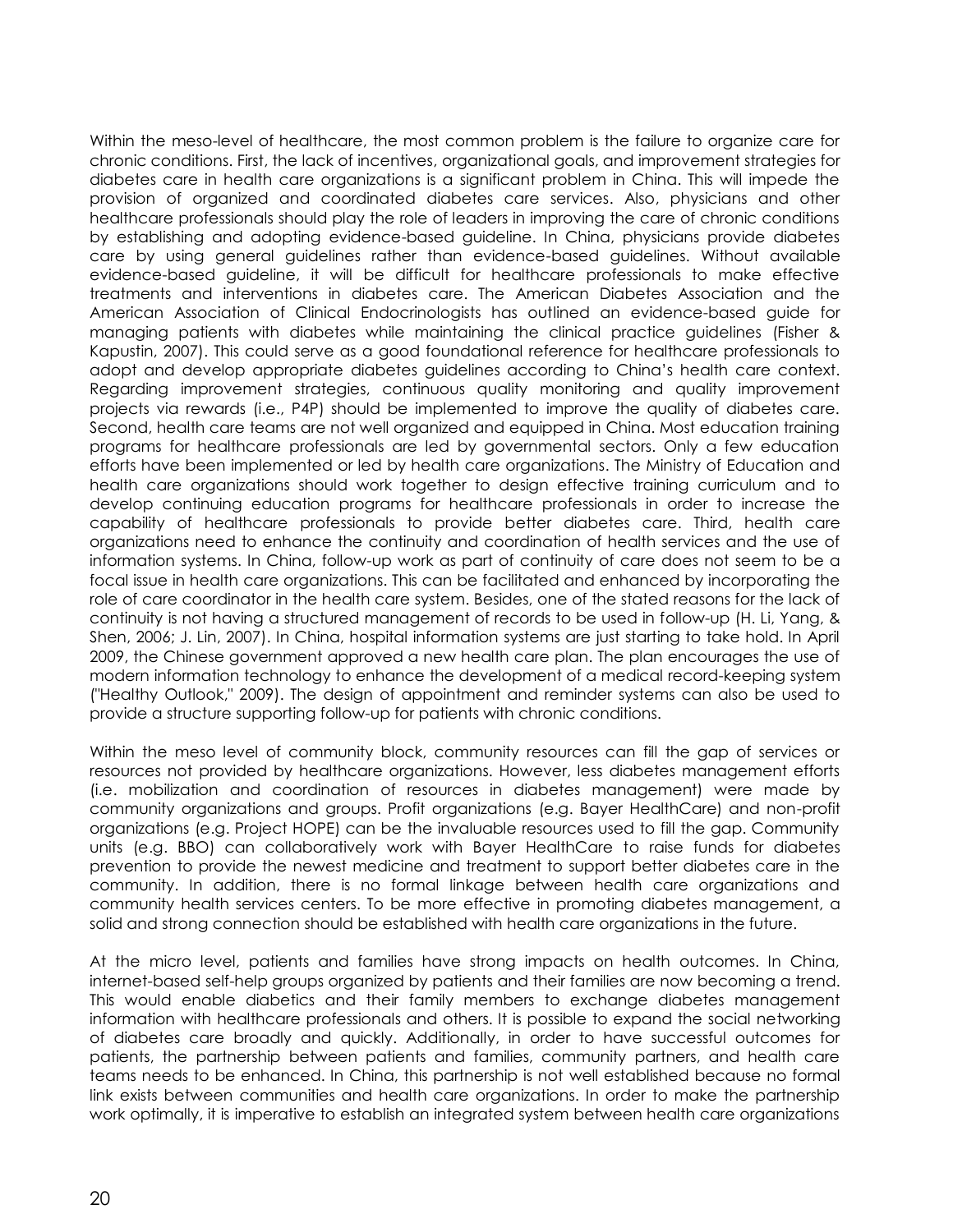and community organizations and to have prepared, informed, and motivated patients and families, community partners, and health care teams.

This paper used the ICCC framework to help us better understand the strengths and weaknesses of the current environment of diabetes care in China. Today, responsibilities for diabetes prevention and control in China are mainly delegated to health care providers. This effort could be enhanced and complemented by increased support from the government; resources for diabetes management in the community; additional resources and structures from health organizations, and stronger partnerships between health care organizations and the community. The roles of patients and their families in diabetes management should also be elevated. When all the components of macro, meso, and micro level in the ICCC framework are integrated and working together, better outcomes for Chinese diabetics will be achieved.

#### **Acknowledgement**

The author would like to acknowledge Drs. Mark Gaynor, Cynthia LeRouge, and Jiao Ma for their support in the completion of this study. The author also would like to acknowledge Drs. Alicia Matthews and Tricia Johnson for their critical review and insights, and Donghua Tao for her assistance in providing strategies of literature search.



Figure 1. Innovative Care for Chronic Conditions Framework (ICCC)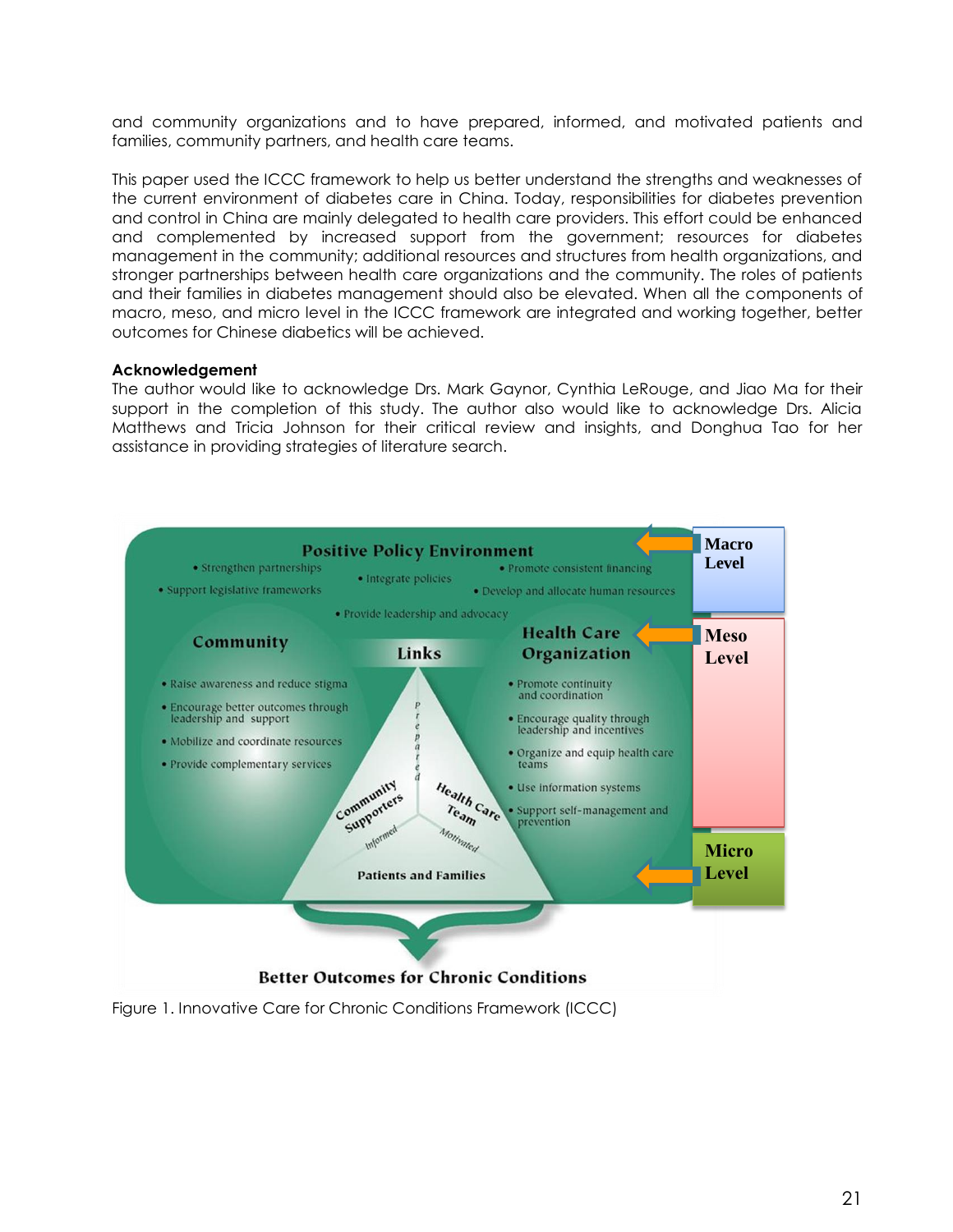

Figure 2. Resources Search and Selection Flow Chart

#### **Reference**

- Ai, Y., & Yang, Z. (2008). The community management of type 2 diabetic patients. *Modern Medicine Health*(6), 871-872.
- An, N., & Deng, Y. (2008). The effect of health education on type 2 diabetic patients *Modern Medicine Health, 24*(24), 3735-3736.
- Association of Diabetic Patients. (2008). Retrieved August 7, 2008, from http://tnb.hongbage.net/auto/data/121223/
- Chan, J. C., & Cockram, C. S. (1997). Diabetes in the Chinese population and its implications for health care. *Diabetes Care, 20*(11), 1785-1790.
- Chen, X., Su, J., Liu, H., Guo, X., & Tao, L. (2006). Study of knowledge on diabetes prevention of physicians from county, village and township. *Practical Preventive Medicine, 13*(1), 98-99.

Chen, Y. (2007). The clinic effect of health education on 260 type 2 diabetic patients. *Chinese Journal of Rural Medicine and Pharmacy, 14*(4), 70-71.

Chen, Z., Zhao, L., Yin, L., & Lin, H. (2007). Evaluation of the mode of integration of community / hospital management of diabetes patients. *Modern Hospital, 7*(Supplement), 176-177.

- China NSF. (2008). Guideline of application for natural science funding. Retrieved September 5, 2008, from http://www.nsfc.gov.cn/nsfc/cen/xxgk/sqzn.htm
- Chinese CDC. (2003). Guideline for Chinese diabetes prevention. Retrieved June 27, 2008, from http://www.chinacdc.net.cn/n272442/n272530/n273736/n273796/n320624/n320634/5769.html
- Chinese CDC. (2005). Development of diabetes and complication management system *Chinese Journal of Health Education, 21*(4), 283.
- Chinese CDC. (2006). Personnel Training for Integrative Diabetes Prevention and Control Retrieved March 31, 2009, from http://www.chinacdc.net.cn/n272442/n272530/n273601/n273616/n273661/11456.html
- Chinese CDC. (2007). Workshop of comprehensive diabetes and hypertension prevention in community. Retrieved Jun 25, 2008, from http://wsj.bjchy.gov.cn/web/cyjbyf/xwpd/18311.htm
- Chinese Nutrition Society. (1999). Dietary guidelines and the Food Guide Pagoda for Chinese residents: balanced diet, rational nutrition, and health promotion. *Nutrition Today, 34*, 106-115.
- Chu, L. (2004). Evaluation of effect about self-administrating intervention education of diabetes mellitus. *Journal of Dali College, 3*(1).
- Coleman, K., Reiter, K. L., & Fulwiler, D. (2007). The impact of pay-for-performance on diabetes care in a large network of community health centers. *J Health Care Poor Underserved, 18*(4), 966-983.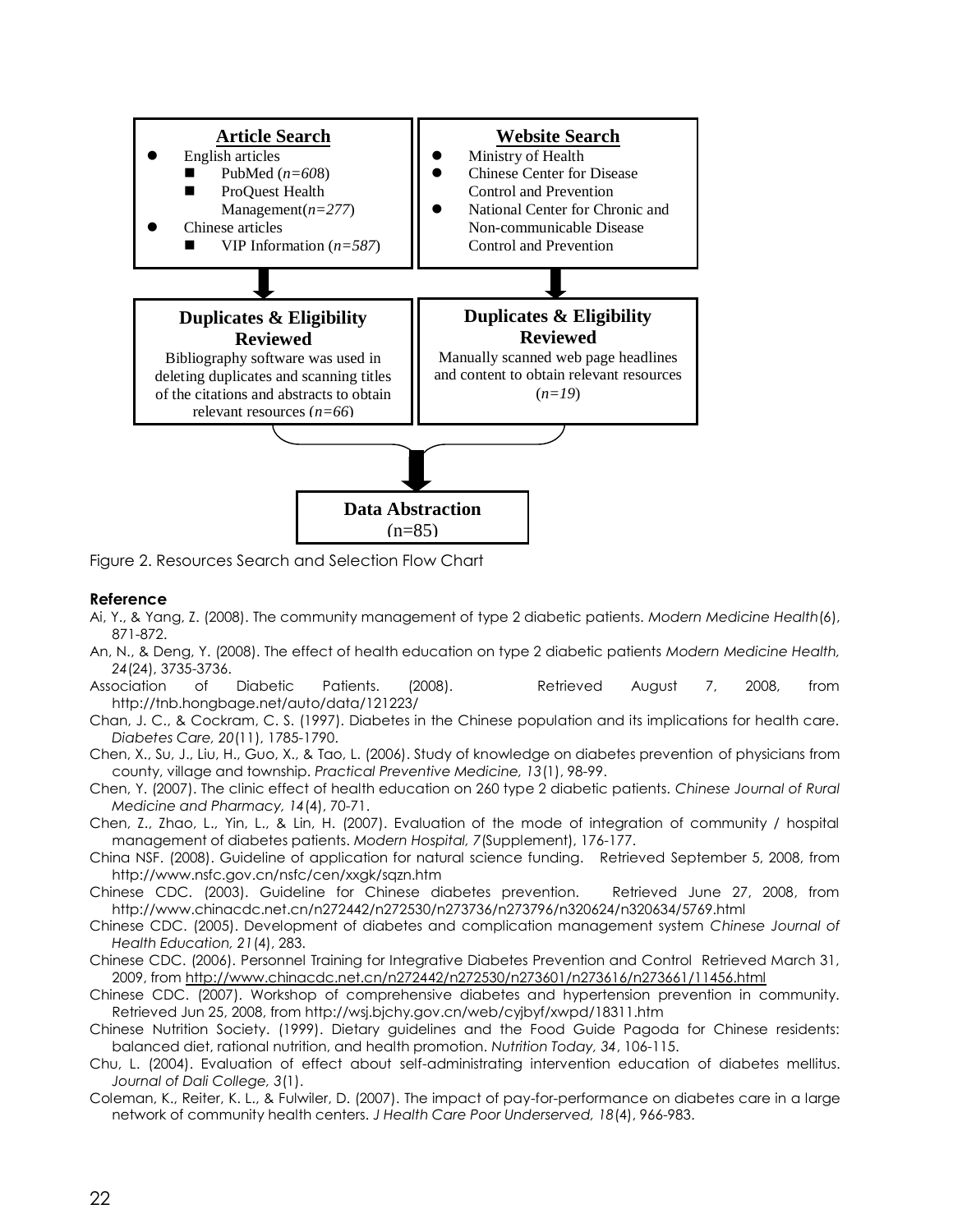- Cui, F. (2007). Implement community integrated interventions for diabetic patients based on health education. *Journal of Chinese Modern Medicine, 4*(6), 574-575.
- Deng, C. (2008). The effect of health education on type 2 diabetic patients *Modern Medicine Health, 24*(17), 2660.
- Diabetes Friends. (2008). Retrieved August 7, 2008, from http://www.tnbzy.com/

Dong, Z., Sun, C., Ying, Q., & Lou, L. (2008). County and city hospitals in developing diabetes knowledge for patients. *Zhejiang Clinical Medical Journal*(4), 574-575.

- Dongbo, F., Ding, Y., McGowan, P., & Fu, H. (2006). Qualitative evaluation of chronic disease self-management program (CDSMP) in Shanghai. *Patient Educ Couns, 61*(3), 389-396.
- Dongliu BBO. (2006). Diabetes prevention club. Retrieved June 25, 2008, from http://www.dljd.gov.cn/viewsqnews.asp?id=4505
- Eggleston, K., Ling, L., Qingyue, M., Lindelow, M., & Wagstaff, A. (2008). Health service delivery in China: a literature review. *Health Econ, 17*(2), 149-165.
- Epping-Jordan, J. E., Pruitt, S. D., Bengoa, R., & Wagner, E. H. (2004). Improving the quality of health care for chronic conditions. *Quality and Safety in Health Care, 13*(4), 299-305.
- Fan, R. (2007). Corrupt practices in chinese medical care: the root in public policies and a call for Confucianmarket approach. *Kennedy Inst Ethics J, 17*(2), 111-131.
- Fang, H., & Fang, L. (2006). Application of group management patterns for diabetic patients in county hospital. *Journal of Nursing Science, 21*(9), 6-7.
- Fisher, M., & Kapustin, J. (2007). A Practical Guide for Aggressive Management of Type 2 Diabetes. *The Journal for Nurse Practitioners, 3*(4), 259-270.
- Fu, D., Fu, H., McGowan, P., Shen, Y. E., Zhu, L., Yang, H., et al. (2003). Implementation and quantitative evaluation of chronic disease self-management programme in Shanghai, China: randomized controlled trial. *Bull World Health Organ, 81*(3), 174-182.
- Gao, Y., Yang, Y., Hu, M., & Gao, Y. (2005). The comparison between diabetes management models in community. *Bulletin of Medical Research*(10), 52-52.
- Ge, K., & McNutt, K. (2000). How the Chinese link dietary advice to their national plan of action for nutrition. *Journal of the American Dietetic Association, 100*(8), 885-886.
- Gu, J. (2001). Study on community management of type 2 diabetes mellitus patients and their results. *General Practitioner*(4), 154-155.
- Gu, Y., Zhao, D., Wang, W., Wang, W., & Cheng, J. (2008). The evaluation of the training effects on knowledge level for diabetes diagnosis and treatment of physicians in districts and community hospitals of Beijing. *Chinese Journal of Diabetes, 16*(5), 299-301.
- He, J., Zhu, L., & Pu, X. (2005). The effect of systematic management for type 2 diabetic patients in Qijiang community. *Journal of Community Medicine, 3*(3), 1-2.
- He, S. (2004). Effect analysis after health education intervention for community diabetes. *Journal of Nurses Training, 19*(6), 494-495.
- He, S., Huang, X., Li, Y., & Li, W. (2009). The provision of club-based health education for pre-diabetics. *The Journal of Medical Theory and Practice, 22*(4), 466-468.
- Health Message. (2006). *Guangxi Medical Journal, 28*(6), 962-962.
- Healthy Outlook. (2009). *Nature, 458*(7240), 807-808.
- Hong, M., Zhong, X., & Wang, L. (2004). The management of outpatients in diabetes clinic and health education. *Chinese Medical Journal of Communications*(5), 602-602.
- Hope Project. (1997). China Diabetes Education Program. Retrieved June 25, 2008, from http://www.hopechina.com/english%20version/BJProject/Diabetic1.htm
- Hope Project. (2007). Beijing diabetes care and education to community program. Retrieved June 25, 2008, from http://www.hopechina.com/english%20version/BJProject/BDiabetic1.htm
- Hope Project. (2008). Expanding Improving Diabetes Education and Care in China Program. Retrieved June 25, 2008, from http://www.hopechina.com/english%20version/BJProject/EIDiabetic1.htm
- Huang, C., Dai, S., Bao, S., Yao, D., Fan, H., Lin, J., et al. (2005). Effects of telephone follow-up intervention on diabetic patients discharged form hospital *Guangxi Medical Journal, 27*(10), 1625-1626.
- Huang, J. (2008). Incentive project of health knowledge dissemination in China. *China Medical Herald, 5*(17), 1-1.
- Huang, J., Sunyan, W., Liu, Y., Zhao, W., & Fu, D. (2007). The evaluation of effects of group management model on diabetes in the countryside. *Shahghai Journal of Preventive Medicine, 19*(6), 315-316.
- IDF. (2009). Diabetes Atlas. Retrieved February 11, 2010, from http://www.diabetesatlas.org/content/urgentneed-prevention-and-management
- Li, G., Zhang, P., Wang, J., Gregg, E. W., Yang, W., Gong, Q., et al. (2008). The long-term effect of lifestyle interventions to prevent diabetes in the China Da Qing Diabetes Prevention Study: a 20-year follow-up study. *Lancet, 371*(9626), 1783-1789.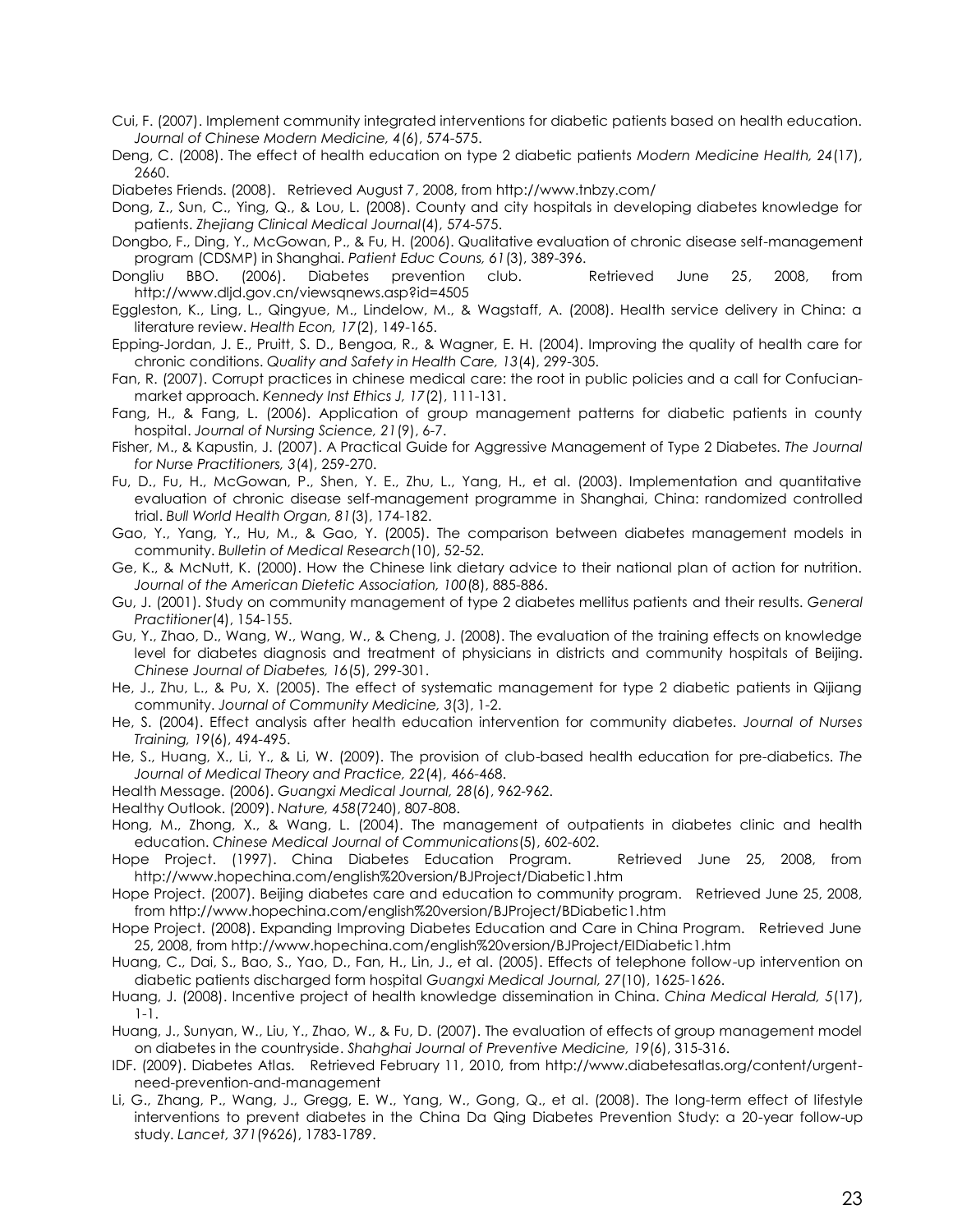- Li, H., Yang, H., & Shen, X. (2006). Current situation and problem of follow-up for diabetic patients in China. *Journal of Nursing (China), 13*(3), 33-35.
- Li, M., Xu, R., & Sun, T. (2009). Implementation of interactive mode of hospital care and community care for diabetic patients. *Chinese Nursing Research, 23*(6), 1495-1496.
- Li, R., Li, X., & Wang, Z. (2002). The feasibility study of application of medical and health file in the screening and management of diabetic patients. *Chinese Journal of Public Health Management, 18*(3).
- Lin, B., Bin, H., & Tao, F. (2006). Effects on community health interventions on diabetic patients. *Liuzhou Medicine, 19*(4), 218-221.
- Lin, J. (2007). The Status and Strategy of the Management of Periodic Follow-up Record for Diabetics. *Hebei Medicine, 13*(9), 1090-1092.
- Lin, J., Li, H., Wang, X., Zhu, Y., & Lin, Y. (2008). The evaluation of health education in diabetes club. *Chinese Journal of Nursing, 43*(4), 368-370.
- Luo, M., & Yu, K. (2006). The analysis of influence of diabetes club on outpatient and hospital. *Journal of Practical Diabetology, 2*(5), 32.

Miu, J., Zheng, D., & Tao, X. (2008). The establishment of community health file system for diabetes prevention and control. *Journal of Practical Medical Techniques, 15*(15), 2027-2028.

MOH. (2008). The Dissemination of Diabetes Prevention and Control Knowledge. Retrieved March 31, 2009, from http://www.moh.gov.cn/publicfiles/business/htmlfiles/mohjbyfkzj/s5878/200807/37359.htm

MOH. (2009). Integration of Community and Hospital Health Education Retrieved March 31, 2009, from http://www.moh.gov.cn/publicfiles/business/htmlfiles/mohgjhzs/s3578/200902/39068.htm

NCNCD. (2002). Guideline for diagnosis and treatment in non-communicable chronic disease. Retrieved from http://www.chinancd.com.cn/download/Cri2003527163533.pdf

NCNCD. (2003a). Cooperation with Novo Nordisk pharmaceutical company in diabetes management. Retrieved June 27, 2008, from http://www.chinancd.com.cn/include/viewInfo.asp?id=201

NCNCD. (2003b). National project for diabetes management. Retrieved June 27, 2008, from http://www.chinancd.com.cn/tnb/index.asp

- NCNCD. (2007a). First United Nations World Diabetes Day in Beijing-China action. Retrieved March 11, 2009, from http://www.chinancd.com.cn/include/viewInfo.asp?id=1555
- NCNCD. (2007b). Working summary of self-management program for chronic disease in Beijing. Retrieved June 27, 2008, from http://www.chinancd.com.cn/include/viewInfo.asp?id=1625
- NCNCD. (2008). United Nations World Diabetes Day in Beijing-China action. Retrieved March 11, 2009, from http://www.chinancd.com.cn/include/viewInfo.asp?id=1893
- Pan, C. (2005). Diabetes care in China: meeting the challenge. *World Hosp Health Serv, 41*(3), 29-30, 32.
- Rosenthal, M. B., Fernandopulle, R., Song, H. R., & Landon, B. (2004). Paying for quality: providers' incentives for quality improvement. *Health Aff (Millwood), 23*(2), 127-141.
- Sandstrom, S. (2006). Use of case studies to teach diabetes and other chronic illnesses to nursing students. *J Nurs Educ, 45*(6), 229-232.
- Shiyuan BBO. (2008). Diabetes prevention lectures. Retrieved June 25, 2008, from http://www.shiyuan.bjshy.gov.cn/nr.asp?id=952

Shui, M. (2006). The fully start of Bayer Diabetes Houses in China. *China Medical News, 21*(13), 12.

Song, X., Jin, Q., Wang, X., Wang, L., & Wang, A. (2005). The Exploration of Hospital-Community Integrated Diabetes Prevention Model *Chinese Journal of Prevention and Control of Chronic Non-Communicable Diseases, 13*(5), 241-242.

Tang, Z., & Qiu, L. (2004). Preliminary observation of community group management for patients with type 2 diabetes. *Journal of Community Healthcare*(2), 81-83.

Valdez, G. M., Dadich, K. A., Boswell, C., Cannon, S., Irons, B. K., Vickers, P., et al. (2007). Planning and implementing an interdisciplinary diabetes workshop for healthcare professionals. *J Contin Educ Nurs, 38*(5), 232-237.

Wang, A., Li, Q., Yin, C., Yan, J., Mei, Y., Liu, Y., et al. (2005). The implementation of health education on diabetic patients in community. *Community Healthcare, 4*(5), 348-349,351.

Wang, T. (2005). The position of local hospital in diabetes prevention and control. *Journal of Practical Diabetology, 2*(1), 61-64.

Wang, X., Song, X., & Jin, Q. (2005). Tentative exploration on the prevention and cure pattern of diabetes in community. *Shanghai Journal of Preventive Medicine, 17*(4), 190-191.

Wang, Y. (2008). The effects of health file system on diabetes management. *Journal of Clinical Nursing, 23*(10), 245.

Wang, Y., & Zhang, H. (2006). Effect analysis of health education of diabetes in hospital. *Chinese Journal of the Practical Chinese With Modern Medicine*(7), 788-789.